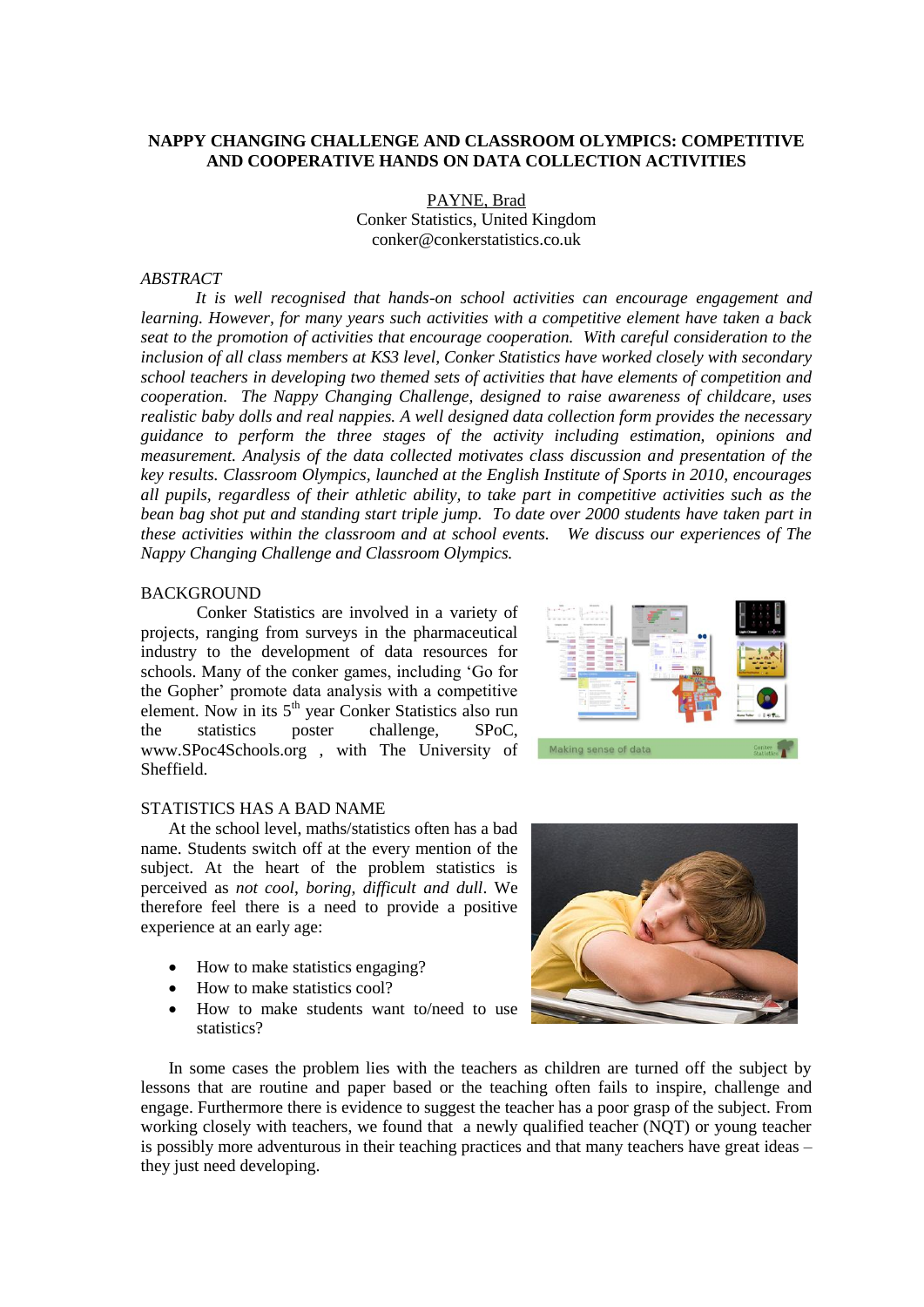In 2008, Conker Statistics were commissioned to develop a range of themed activities, including 'Childcare and the early years' and 'Leisure'. The project brief included the following:

- Ensure investigation is fun, engaging and with a purpose
- Adopt a competitive element to motivate specific comparative investigations e.g. are boys better at estimating, are girls faster at doing a task
- Involve teachers in the activity development

To focus and engage the teacher group we adopted the following activity development process for a one day workshop. This approach encouraged the teachers to have an active role in the activity development.

- 1. Participate in completed themed activity
- 2. Finish off partially complete activity
- 3. Discuss ideas and plan for new activity

# NAPPY CHANGING CHALLENGE

With the objective to intrigue and captivate, the Nappy Changing Challenge has proved a huge success. Aimed at school events, but equally possible in the classroom, the Challenge is made up of 3 tasks provided on an activity sheet. (Note props are needed for the activity)





**Task 1** involves the students estimating the weight of baby Alexander by passing the realistic weighted baby doll carefully between them. For reference, two further items such as a tin of beans and a bag of potatoes are passed amongst the group. The estimate together with opinion questions are recorded on the activity sheet.

**Task 2** involves following instructions to fold a terry towelling nappy in preparation of a nappy change.

**Task 3** is the timing element where students take it in turn to perform a timed nappy change using their prepared nappy. In addition to the time to change the quality of the change is recorded.

A guideline to the possible data investigations is provided, however in most cases where a competitive element was introduced the students are motivated to perform their own investigation, driven by a desire to obtain evidence to support their claim. i.e. Boys are faster than girls at changing a baby's nappy.

The following is typical of many challenges run so far. Boys adopt a gun-ho approach where speed is of the essence and girls are steady and careful. The results shown indicate that although a boy has the fastest time, the girls' nappy change is less varied and overall the quality of the change is much better.

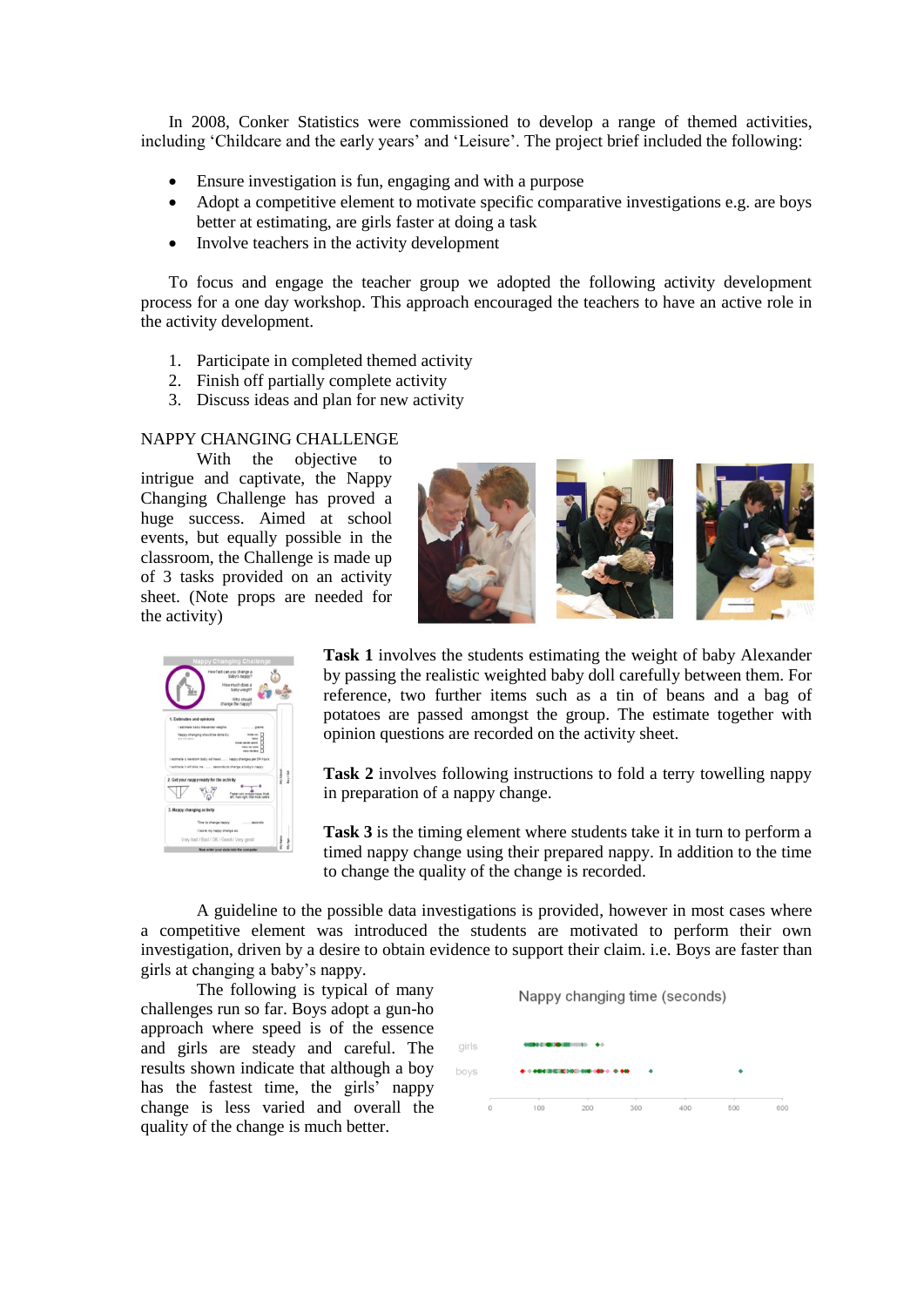### CLASSROOM OLYMPICS

Classroom Olympics was developed along similar lines to the Nappy Changing Challenge. It was launched at the English Institute of Sports in 2010 and once again promotes a competitive element to motivate the investigations.

Modified realistic shot-put and triple jump activities can be used at special school events or within the classroom together with the specially designed data collection form asking opinions on sports at school.



Examining the data collected at an event of over 200 Key Stage 3 students shows that trampolining and swimming are the most loved sports and gymnastics is possibly the most hated.

Looking closer reveals many interesting results; contrary to common belief many girls do not like playing hockey; although gymnastics is shown as the least loved sport for the combined boys and girl's data set, it is in fact loved by girls and hated by boys.



### COOPERATIVE AND COMPETITIVE ELEMENTS

Even though the competitive element is the main driving force motivating the activities and the investigations there is also much cooperative work that takes place. Students will help each other performing the activity, whether it is help in preparing the nappy, helping with measuring or timing and recording results. Once all the data is collected, students typically work in groups to investigate the data and provide evidence to support their claims and conclusions.

## **CONCLUSION**

Too many data resources used at school are not engaging or fun. The Nappy Changing Challenge and Classroom Olympics, although not scientific studies, are certainly fun and engaging and can provide some interesting data sets that allow statistical thinking and analysis to